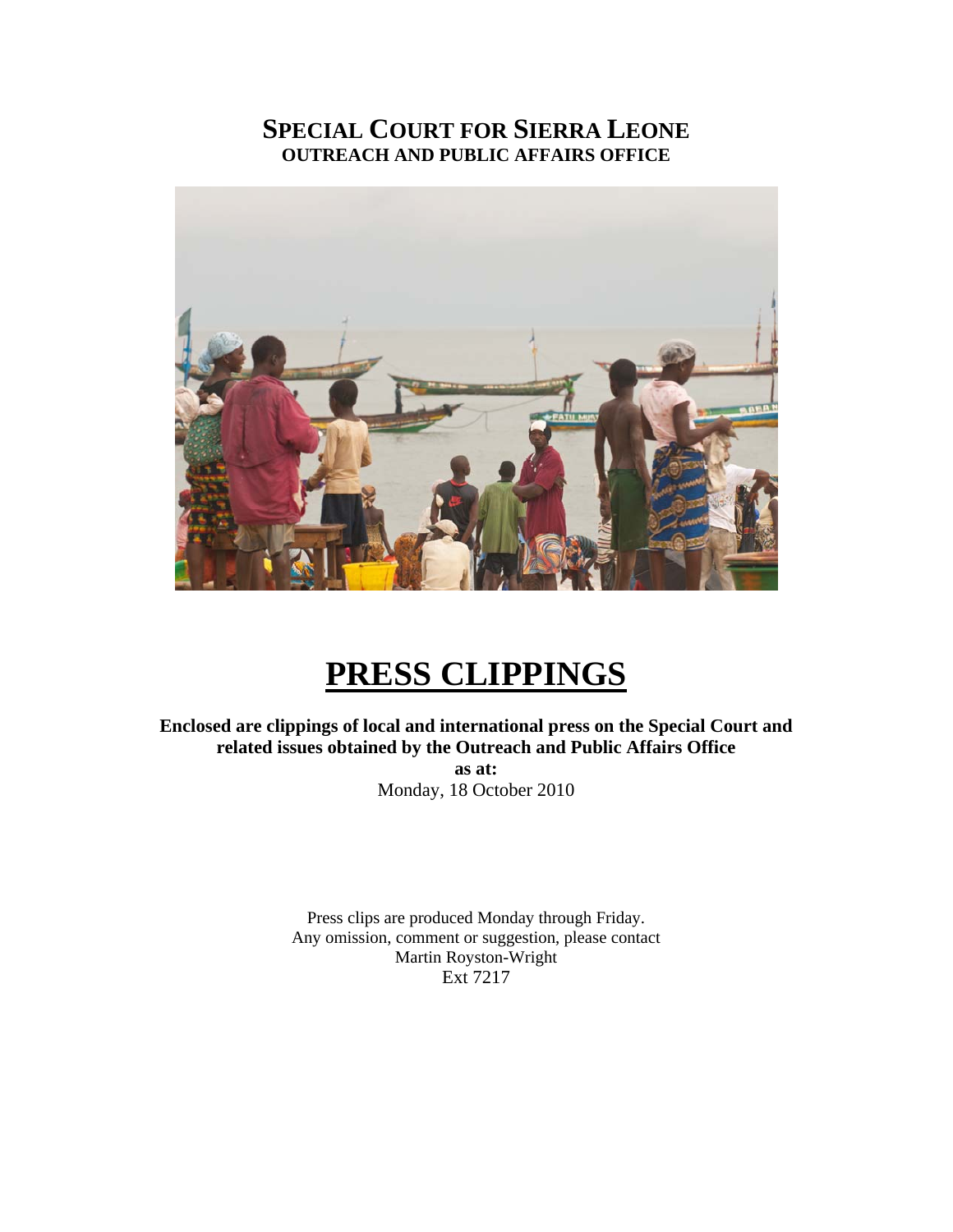| <b>International News</b>                                                                        |           |
|--------------------------------------------------------------------------------------------------|-----------|
| Kenya: Ocampo's Team in Kisumu / The Nation                                                      | Page 3    |
| ICJ Seeks Orders to Arrest Bashir / Daily Nation                                                 | Pages 4-5 |
| Politicians Renew Discussions on STL as Assad and Abdullah Meet / Bikyamasr                      | Page 6    |
| False Witnesses Debate, No end of Divisions / Monday Morning                                     | Pages 7-9 |
| Rwanda: ICTR Appeals for Support / The New Times                                                 | Page 10   |
| FDLR Chief 'Took Part in Genocide' / News24                                                      | Page 11   |
| Prosecution Request for Admission of Rwandan Minister's Statement Fails / Hirondelle News Agency | Page 12   |
| International Crimes Trial Far From Being Fair / The New Nation                                  | Page 13   |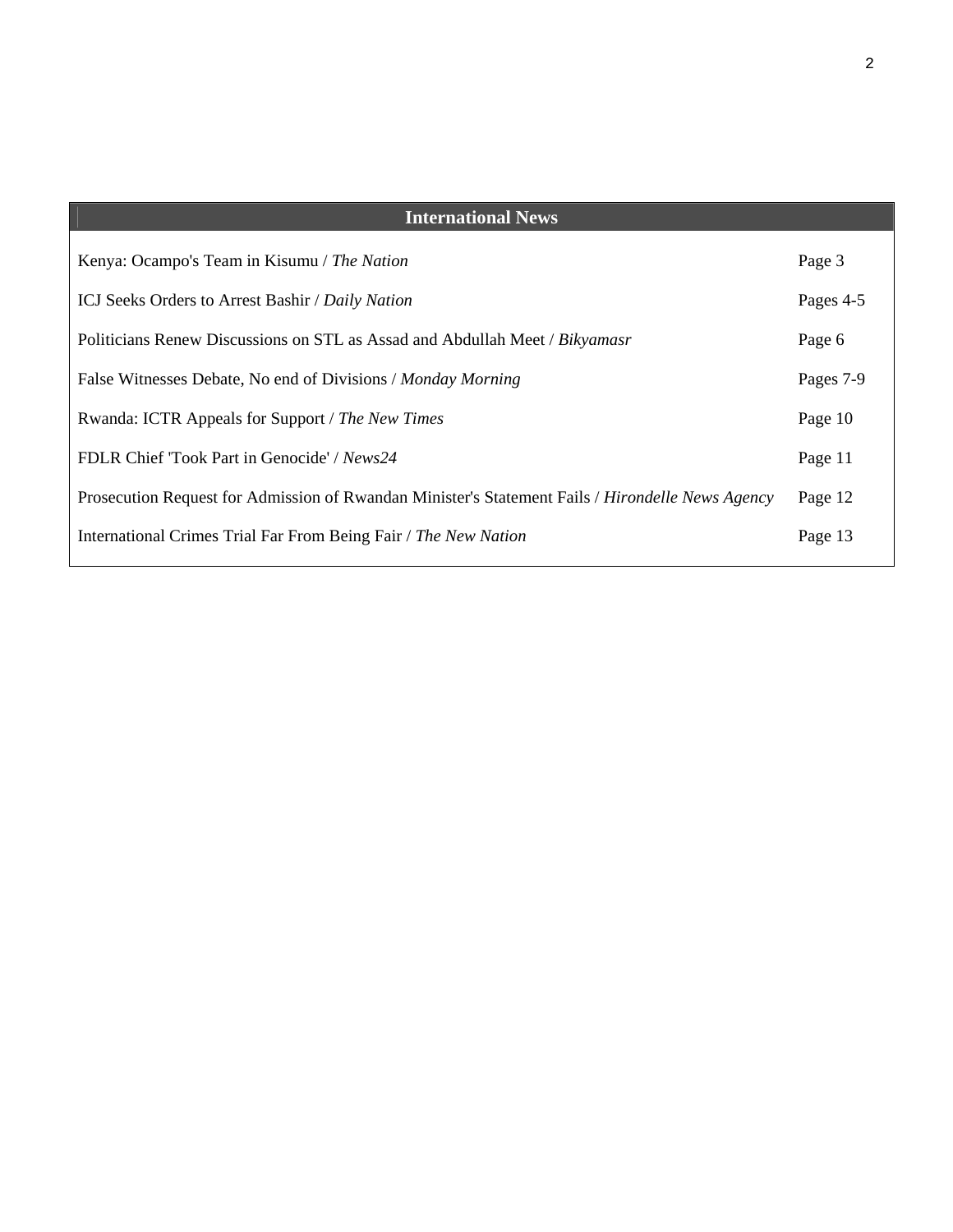## The Nation (Nairobi) Saturday, 16 October 2010

## **Kenya: Ocampo's Team in Kisumu**

Oliver Mathenge

Nairobi — International Criminal Court officials are expected in Kisumu on Sunday to try to piece together information about the 2007 post-election violence in the town.

The four officials started their tour of the violence hotspots on Wednesday in Naivasha and Nakuru as they rush to beat the October 20 deadline set by prosecutor Luis Moreno-Ocampo.

In Kisumu, the ICC officials are expected to meet victims of the violence with the help of local human rights groups, according to sources familiar with their operations. The officials are said to be from the Analysis and Scene of Crime sections of the ICC.

In addition to analysing the security and political situation in the country, the ICC investigators are also seeking to establish the damage caused to the lives and property of the victims by the post-election violence.

"They are seeking the victims' views and those of general public with specific consideration on the security on the ground and the impact of the ICC investigations," one source said.

The Sunday Nation has learnt that Mr Moreno-Ocampo expects a report from the team which he is to use to tie together his case. The report will also determine when he is to make his second visit to the country before he presents his case to the judges.

Sources said that one member of the team flew back to The Hague on Thursday to present their initial findings. Included in the brief is their assessment of the government's level of cooperation with the ICC.

The government has agreed to give some of the minutes of security meetings held during the post-election period. The government will on Monday also finalise regulations that are to guide the ICC in taking statements from top civil servants who were in charge of security during the period.

The ICC team in the country is also considering statements being made by various people in regards to the ICC investigations. Sources have indicated that they are considering taking legal action on any individual making inciteful or intimidating statements.

On Monday, the team is expected to visit Kapsabet, Eldoret and Burnt Forest in the Rift Valley. The province recorded 744 deaths of the 1,133 reported by the Waki Commission which investigated the violence.

Kisumu and the entire Nyanza region is key in the ICC investigations as it was where the first incidences of violence were reported over the delayed announcement of the presidential results On December 29.

A significant characteristic of the violence in Kisumu was the large number of people killed by the police. According to the Waki report, police shot 89 of the 111 people killed in Nyanza. Of the 50 people shot by police in Kisumu 30 were shot from behind and nine from the side.

There were allegations that some Administration Police were being used as PNU agents in the region and some were killed before the alleged operation was cancelled.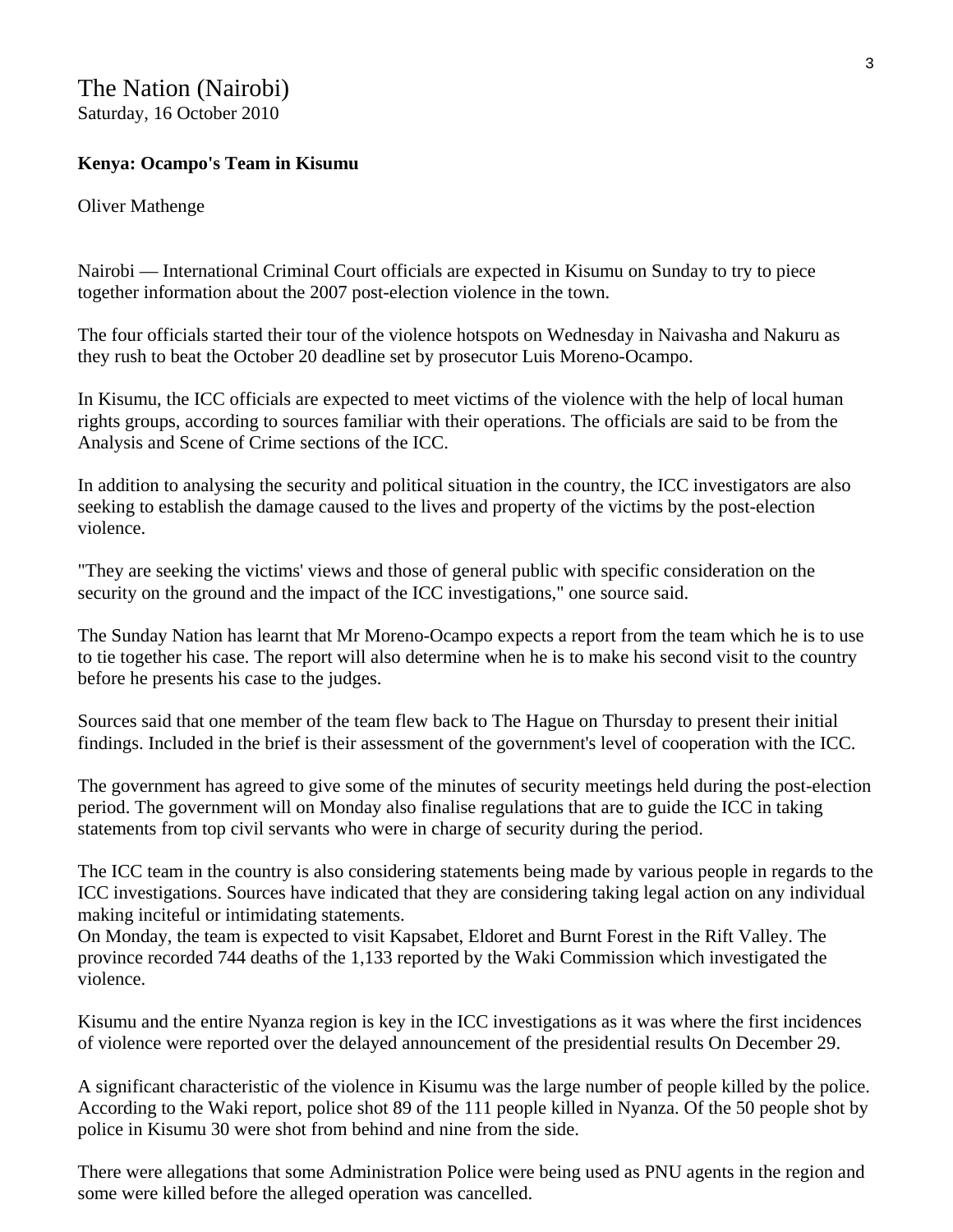## Daily Nation (Kenya) Monday, 18 October 2010

**ICJ seeks orders to arrest Bashir** 

By ALPHONCE SHIUNDU ashiundu@ke.nationmedia.com



Sudan's President Omar al-Bashir arrives at Uhuru Park, Nairobi, for the promulgation ceremony of the new Constitution in August. The ICC cannot arrest Mr Bashir in Kenya because he enjoys diplomatic immunity as recognised in international law. Photo/FILE

The Kenya chapter of the International Commission of Jurists plans to go to court to obtain an arrest warrant against Sudanese President Omar Hassan al-Bashir.

They have already instructed lawyers to seek an order forcing the government to obey the International Criminal Court's warrant of arrest against Mr Bashir should he set foot in Kenya again.

ICJ-Kenya seeks to persuade the courts to invoke the International Crimes Act and issue a provisional warrant.

### **Ensure his arrest**

Documents seen by the *Sunday Nation* regarding the matter state the aim of the court action is to "deter Bashir from coming to Kenya, and to ensure his arrest should he ever visit Kenya".

If successful, ICJ-Kenya's executive director George Kegoro told the *Sunday Nation* the suit will "remind the political class that impunity shall not be condoned, and that gross violations of human rights shall be effectively redressed".

ICJ-Kenya's move comes at the beginning of a week when the Intergovernmental Authority on Development (Igad) is scheduled to meet in Nairobi over the implementation of Sudan's Comprehensive Peace Agreement.

Although Khartoum is invited to the meeting, it is not clear whether Mr Bashir will attend or send a representative. If ICJ-Kenya gets the provisional arrest warrant, then ICC officers can come to Kenya and arrest Mr Bashir themselves.

Without the warrant, the law directs that the Sudanese President's arrest will have to be executed by the Internal Security minister.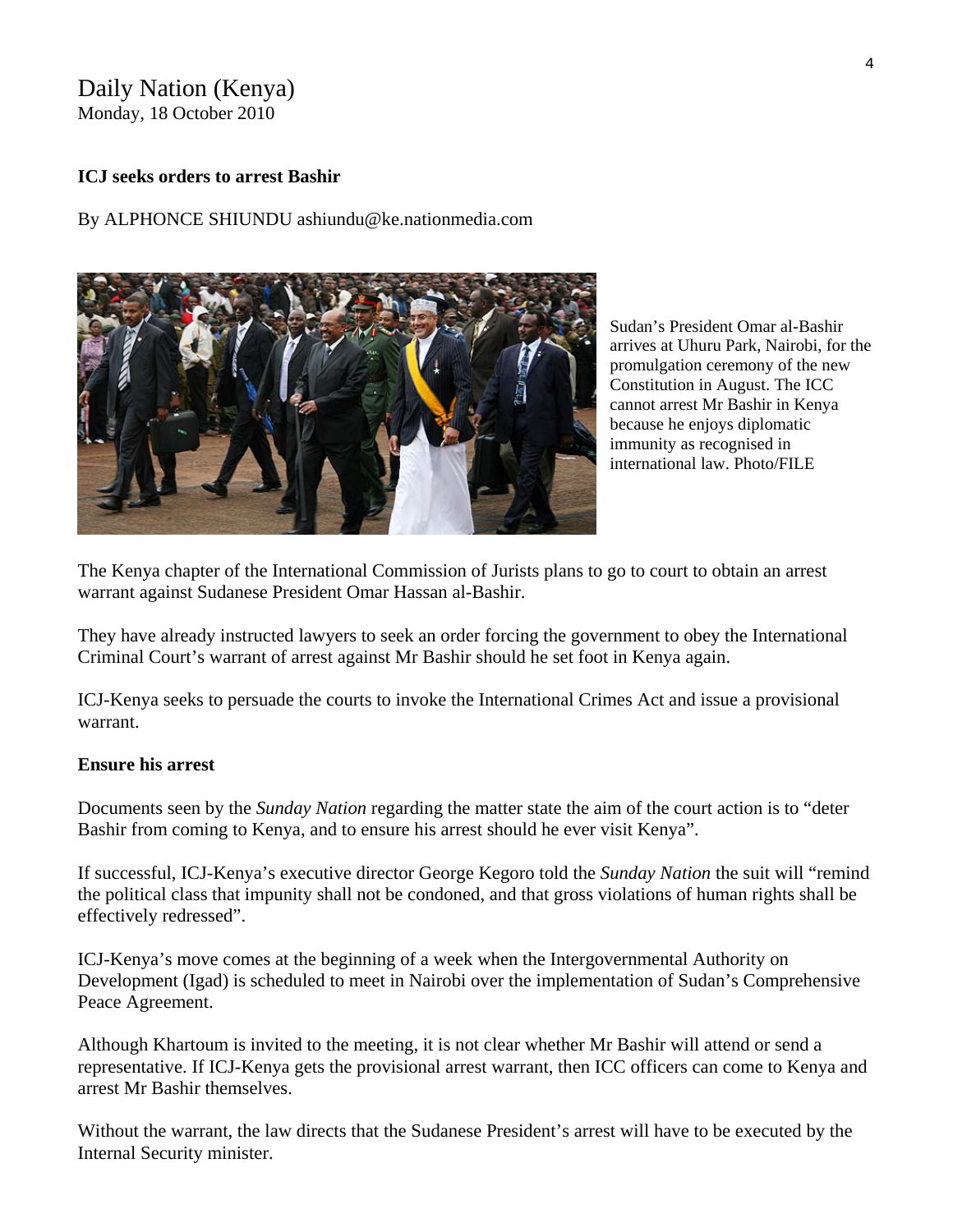However, as [the government failed to arrest Mr Bashir when he came to Kenya](http://www.nation.co.ke/News/-/1056/998360/-/wckoxo/-/index.html) for the August 27 promulgation of the new Constitution, it is unlikely they would were he to return to the country.

The government has committed to respecting the African Union's resolution to ensure a peaceful referendum in Sudan in January.

In fact, President Kibaki has already informed the United Nations that the stability of Sudan is crucial to the stability of the whole region, indicating that should Mr Bashir be arrested, the peace agreement is likely to collapse.

"I believe that continued engagement with the leadership of both the National Congress Party and the Sudan People's Liberation Movement (SPLM) is the only way towards the peaceful resolution of the challenges facing the Sudan," President Kibaki told the UN General Assembly on September 23.

## **Immunity**

The ICC cannot arrest Mr Bashir in Kenya because he enjoys diplomatic immunity as recognised in international law. If the Internal Security minister does not execute the warrant, the ICC's hands are tied unless there is a corresponding warrant in the country.

"Political convenience in Kenya is increasingly taking centre stage at the expense of justice, and an invitation to a person accused of war crimes and crimes against humanity by the ICC is sending highly dangerous signals on the fight against impunity to the public ahead of the 2012 General Election," the ICJ-Kenya document warns.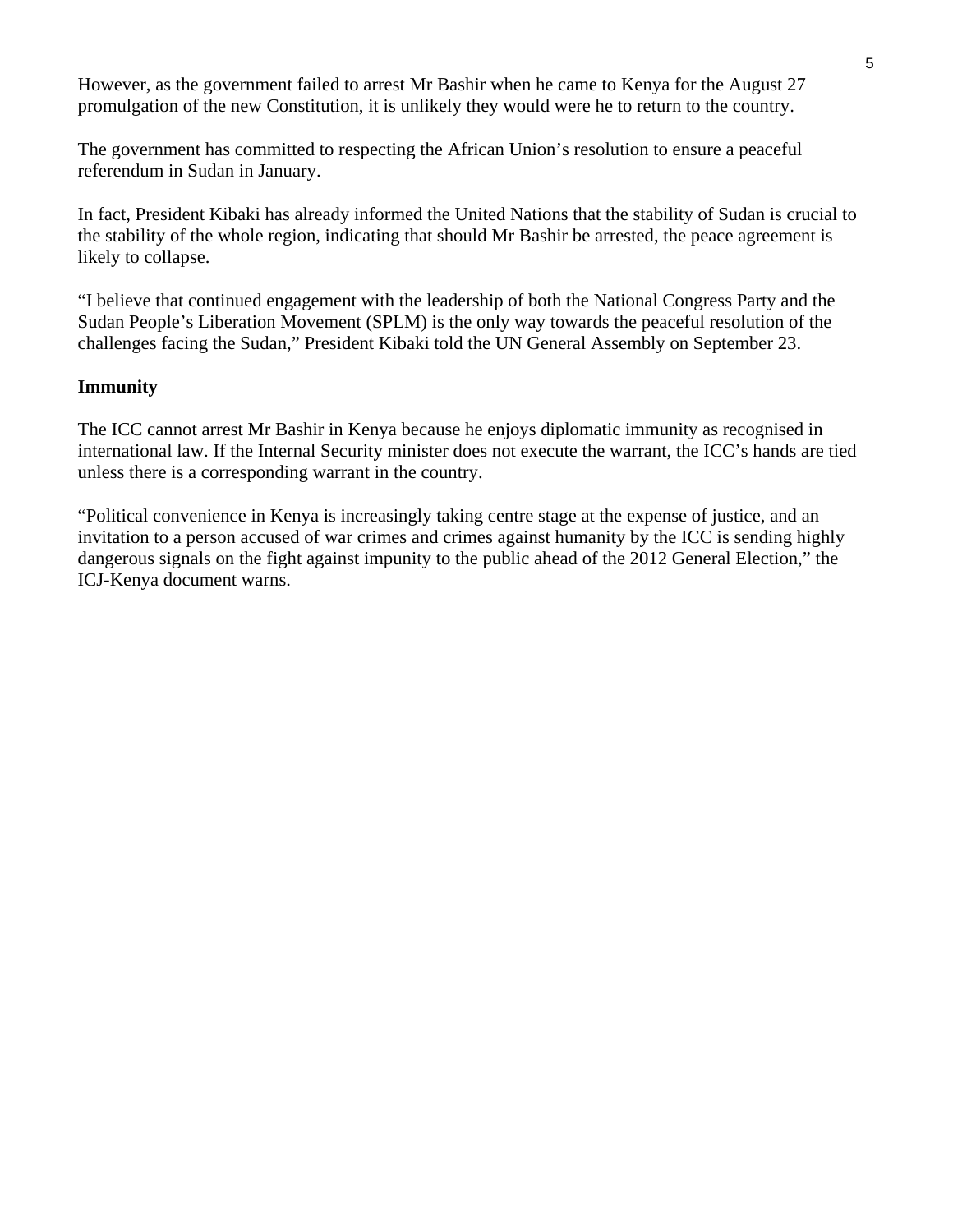Bikyamasr Monday, 18 October 2010 <http://bikyamasr.com/wordpress/?p=18888>

## **Politicians renew discussions on STL as Assad and Abdullah meet**

## By Patrick Galey

BEIRUT: Lebanon's political leaders renewed discussions on Monday over the United Nations investigation into the killing of Rafik Hariri, following talks between Syria and Saudi Arabia over how to avert all-out civil conflict.

Syrian President Bashar al-Assad met with Saudi King Abdullah in the latest demonstration of improving ties between two regional powers with a sour past. Although no official statement from the meeting was released, it is thought the two leaders discussed ways of reducing Lebanese domestic tension derived from the Special Tribunal for Lebanon (STL).

United States Assistant Secretary for Near East Affairs Jeffrey Feltman, during a short visit to Beirut Sunday afternoon, confirmed Washington's support for the beleaguered court.

"We believe that the tribunal should be allowed to complete its work on its own timeline and without outside interference until those responsible…are brought to justice," Feltman told reporters at Beirut's airport.

"I think all of us who represent Security Council countries also understand that the work of the tribunal at this point will not be stopped."

A statement released by Hizbullah's press office Monday confirmed that party head Sayyed Hassan Nasrallah had held talks with Druze leaver Walid Jumblatt to "continue joint efforts between the two parties at all levels."

Jumblatt has long been seen as a broker between warring Lebanese factions and is known to be a mediator between Nasrallah and Prime Minister Saad Hariri, who differ wildly on their hopes for the STL.

It remains unclear over whether or not the UN investigation will be allowed to run its course to find the killers of five-time premier Hariri, who was assassinated by a car bomb in 2005. There are fears that anticipated indictment of Hizbullah members would prompt a fresh wave of civil violence, undermining Lebanon's fragile national consensus government.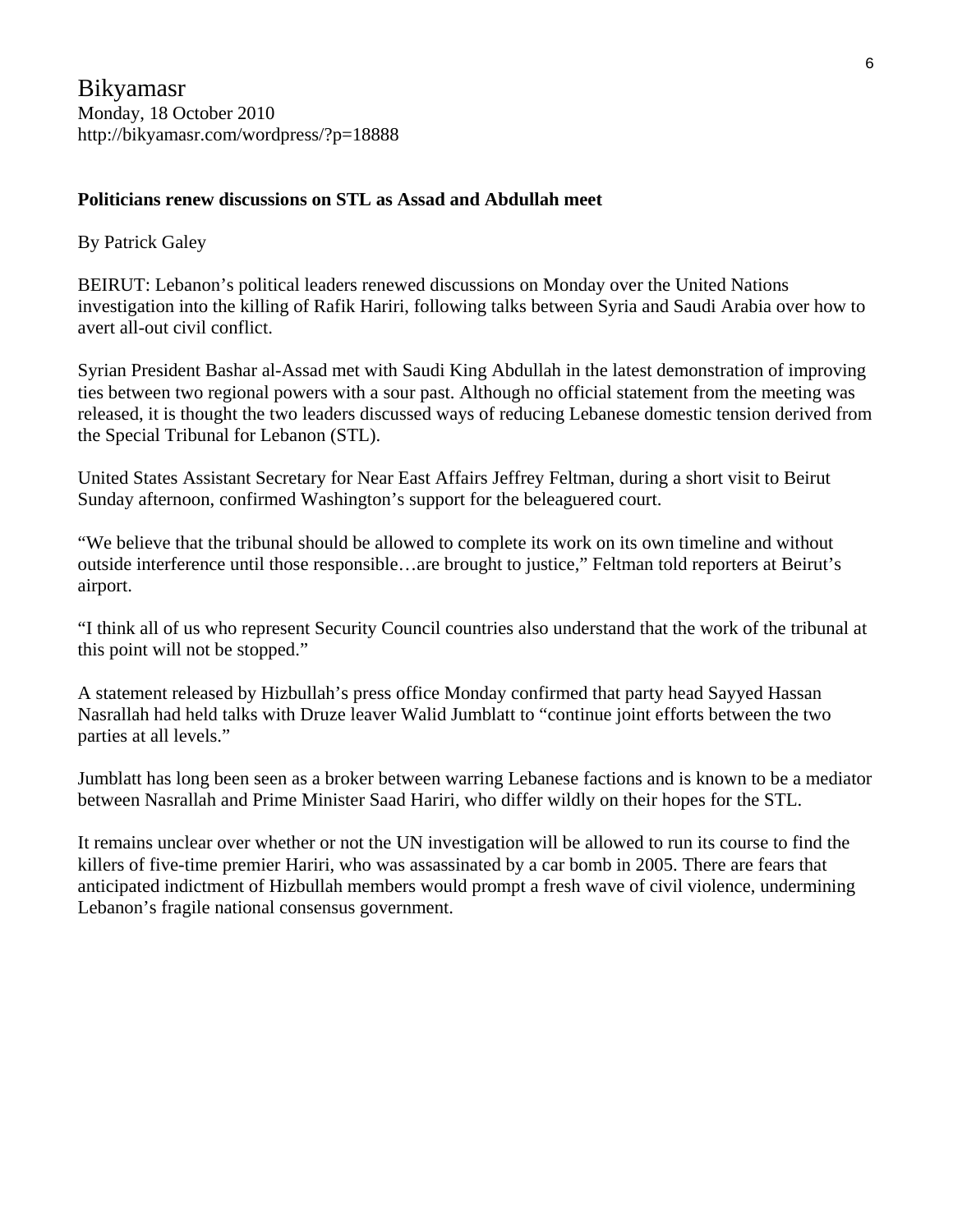## Monday Morning Monday, 18 October 2010

#### **False witnesses debate, No end of divisions**

There were fears that the cabinet meeting last Tuesday would be a difficult one because of the dossier of the false witnesses which divides the forces of March 8 and March 14. The March 8 camp were demanding that the issue be submitted to the Council of Justice. If it was not, its ministers would boycott the cabinet sessions. But President Michel Sleiman proposed that discussion of the issue be postponed till the next cabinet meeting, on Wednesday, October 20, so that the state visit of President Mahmoud Ahmadinejad could proceed smoothly.

Nevertheless the cabinet remained divided into three camps: ministers of March 8; those who supported the report of Justice Minister Ibrahim Najjar on the false witnesses; and between the two, the ministers close to the president and those of the Democratic Gathering, who favored a consensus in order to avert recourse to a vote, which might bring about the implosion of the government.

Opening the session, President Sleiman welcomed President Ahmadinejad to Lebanon, who was to arrive the following day. He also spoke of the Arab summit in Sirte, Libya.

Minister Najjar then gave his report on the issue of the false witnesses, after which Prime Minister Saad Hariri spoke of his discussion on Monday with Egypt's President Hosni Mubarak in Cairo, as well as with Arab League Secretary-General Amr Moussa and Egyptian Foreign Minister Ahmad Abul-Gheit. Then, speaking in the name of the March 8 Forces, Energy and Water Minister Gibran Bassil called for the Najjar report to be laid before the Council of Justice. He was followed by the ministers of Hezballah and the Marada Movement.

According to Minister Mohammad Fneish, the cabinet had only one recourse, namely placing the report before the Council of Justice. And Minister Hussein Hajj Hassan, this issue threatened the stability of the country and Lebanese-Syrian relations.

Minister Adnan Sayyed Hassan welcomed that part of the Najjar report that recognized the right of the courts to prosecute the false witnesses, and rejected that part according to which it was necessary to await the issuing of the indictment before a prosecution could begin.

Labor Minister Boutros Harb, speaking on behalf of the majority, denied the right of the Council of Justice to rule on the matter of the false witnesses, arguing that if it did so, it would constitute a grave infringement of the Constitution and an attack on the Council of Ministers and on the right of Parliament to legislate and amend the penal code.

"It's not enough for some to claim that false testimonies prejudice the security of the state to justify transferring the dossier to the Council of Justice. Criminal acts have taken place in the recent past without undermining Lebanese-Syrian relations.

"What threatens civil peace and stability is the position of the political forces, as well as the escalation and the general tension in the country because of the continuation of the work of the Special Tribunal for Lebanon, not the false witnesses.

State Minister Jean Oghassabian expressed himself on the issue, drawing attention to the fact that it was the assassination of Rafik Hariri and the events of May 7, 2008 which had drawn the country to the edge of the abyss, not the question of the false witnesses, as the March 8 camp was claiming.

#### **Jumblatt working for calm**

Separately, House Speaker Nabih Berri paid tribute to the memory of Imam Moussa Sadr, regretting that the Arab summit at Sirte, like the ones preceding it, had been incapable of raising its voice to demand that Sadr should be released.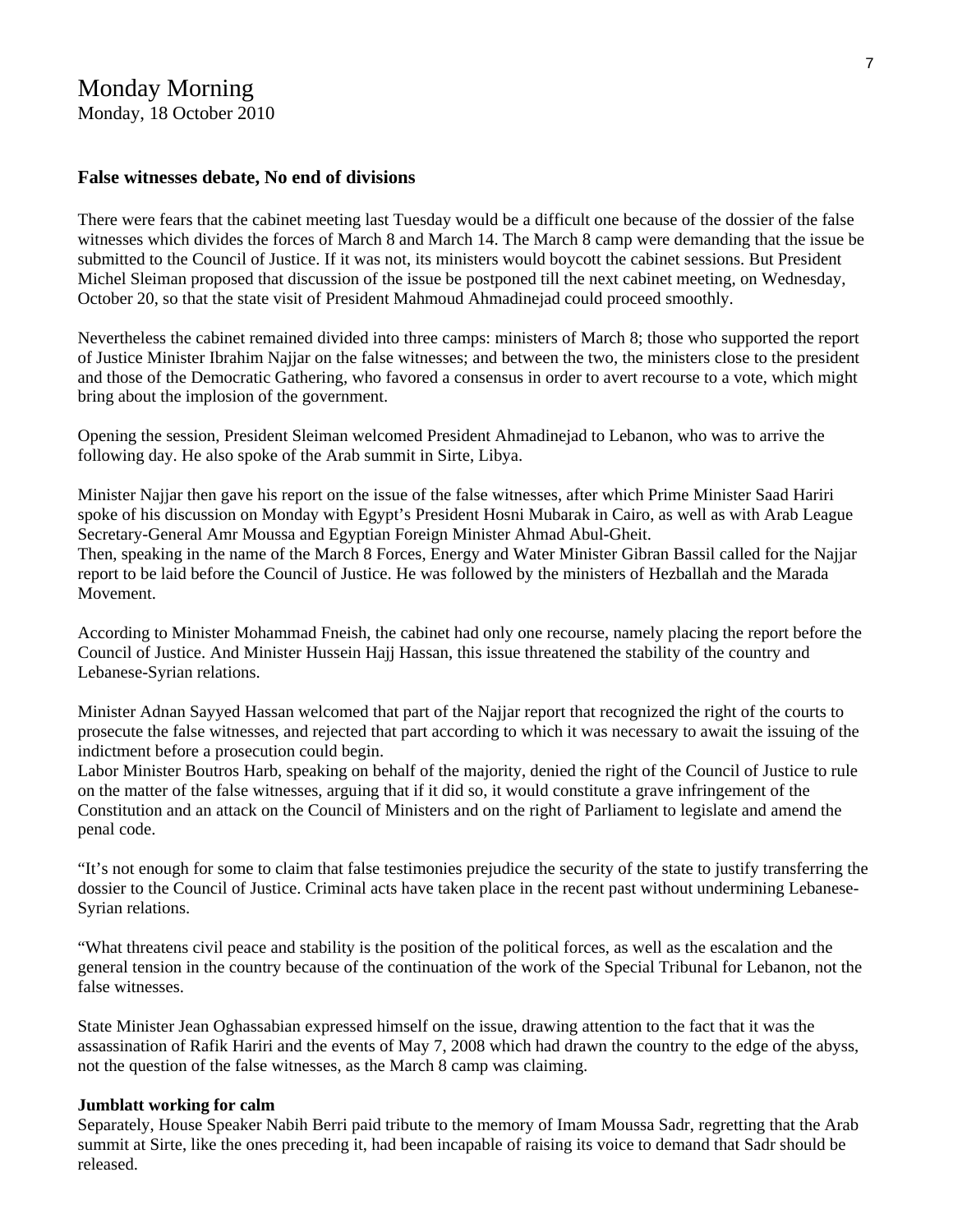MP Walid Jumblatt has for his part been active in trying to calm the political atmosphere. Received first of all by President Sleiman, the leader of the Progressive Socialist Party (PSP) spoke in favor of dialogue and entente, adding that President Sleman, Speaker Berri and Prime Minister Hariri possessed the requisite wisdom to get the country out of the tense situation in which it now found itself.

In reply to a reporter's question on what attitude PSP ministers would adopt in coming cabinet sessions, he replied, "We're in favor of national understanding".

Lebanese Forces leader Samir Geagea warned during a press conference at Merhab the March 8 camp that it was the arsenal of the Resistance that was the greatest possible cause of strife, and this was proved by what happened in Bourj Abi Haidar and on January 23, 2007, and he wondered why the latter crime had not be laid before the Criminal Court.

He stressed that the UN's Special Tribunal for Lebanon could not be traded against the stability of Lebanon, and that the Lebanese Forces was determined to preserve them both.

He also denounced Hezballah's actions which, he suggested, had misled public opinion. "The real objective of these actions is less to rectify the STL, still less to deal with the breach of law represented by the false witnesses… No one can designate the false witnesses before the issuance of the STL's indictment, and no one can do so outside the authorized judicial authority. It is necessary to imprison all those who speak of false witnesses and say they're not afraid of violations of security".

Finally, he welcomed the visit of the Iranian president, "on condition he behaves as a head of state. On Wednesday Geagea received British Ambassador Frances Guy. The two discussed the general situation in Lebanon and the Middle East and the Palestinian-Israeli peace process.

#### **A warning from Kahwaji**

The head of the Lebanese Army pledged that his force would react swiftly and decisively to any civil disruption provoked by the UN probe into the murder of former Prime Minister Rafik Hariri, as the United State on Tuesday pledged more than \$20 million in short-term military funding.

General Jean Kahwaji expressed anxiety over the anticipated indictment of Hezballah members by the Special Tribunal for Lebanon (STL) and warned that such a decision from the court would likely produce "internal strife".

The Army would "prevent discord by force", he added, following his suggestion that a STL prosecution would "make security more sensitive, and put obstacles in the military's path in ensuring citizens' security", Kahwaji said in remarks published last Tuesday.

The heightened threat of violence in the streets, similar to that which tore through West Beirut and sections of the Shouf Mountains in May 2008, has been the recent topic of fierce political debate, centered on the STL.

In August several were killed when Hezballah supporters clashed with members of the Islamic Association of Charitable Projects- better known as Al-Ahbash- in the Beirut neighborhood of Bourj Abi Haidar. The Army intervened on that occasion, yet isolated pockets of violence persisted for several hours. Kahwaji said he was confident the Army was sufficiently equipped to respond not any bouts of public violence.

"We have 4,000 troops in Beirut in addition to reserve forces to intervene when needed in case of any riots or chaos", he said. "In Tripoli, there is a full Army regiment and a commando unit in [the coastal town of] Amsheet ready to intervene in the event of any unrest".

The commander added that while groups bearing arms in Lebanon were common, they were mostly restricted to small weapons, which could easily be brought to heel.

"So far we have not monitored heavy weapons with anybody such as tanks, mortars and artillery", Kahwaji told the political daily Al-Akhbar.

His comments were followed by a donation of a new marksmanship simulator, handed over to the Army by US Ambassador Maura Connelly during a ceremony at the Ablah military base.

The engagement Skills Trainer (EST) 2000 will provide soldiers with realistic firearms training on pistols, rifles and machine guns, one of the areas numerous military analysts have suggested Lebanon currently lacks.

The EST donated will be the first machine of its kind to be maintained and operated entirely by Lebanese soldiers and is part of a \$3.5 million set of five designated to hone soldiers' shooting skills.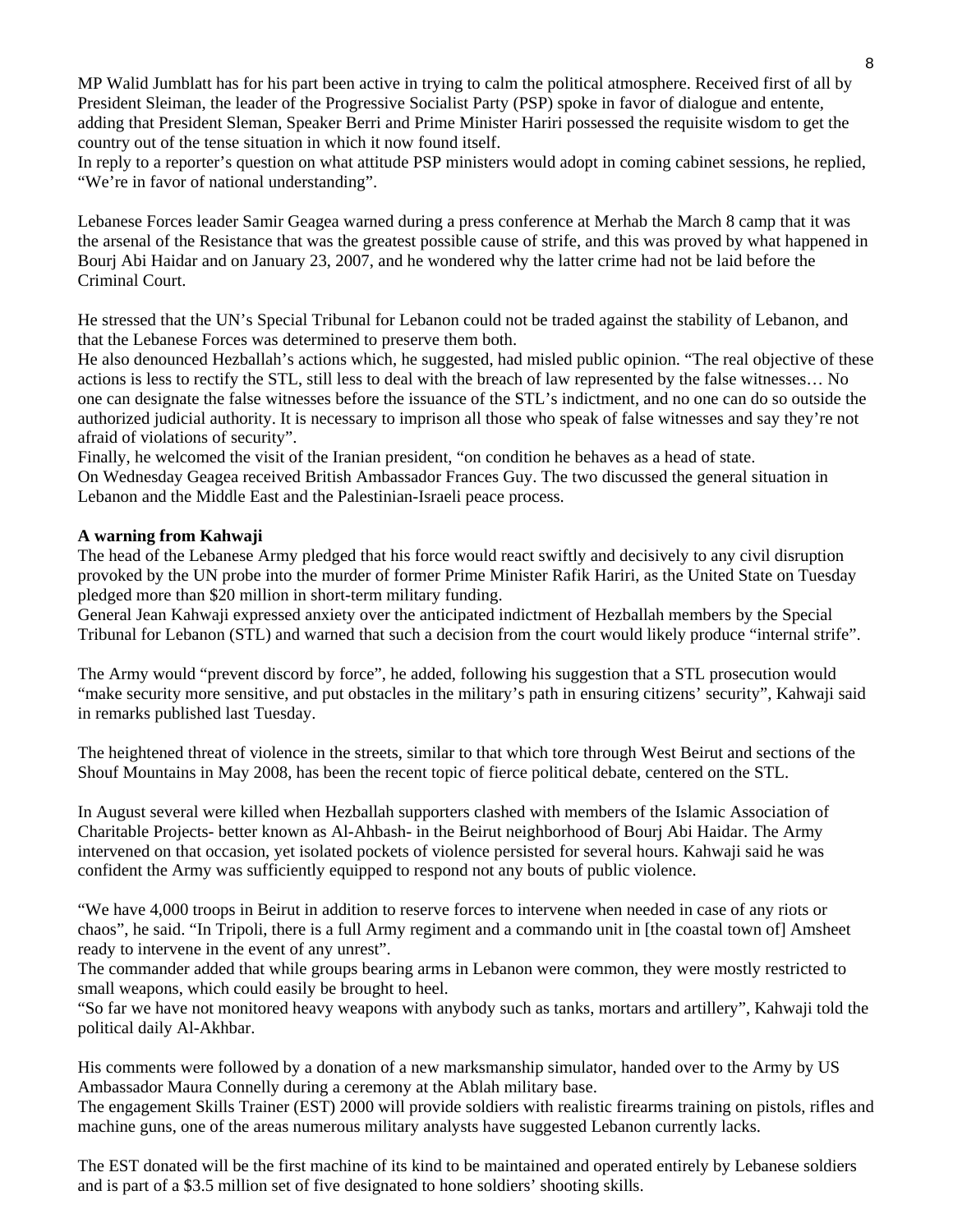"The EST 2000 is a top-of-line-, state-of-the-art marksmanship simulator used by the US military that represents a cutting-edge use of technology that makes weapons training both cost-effective and safer", Connelly said during the handover. Following August's deadly altercation between Lebanon and Israeli soldiers along the Blue Line -- which killed two Lebanese soldiers and a journalist, as well as a high-ranking Israeli officer -- several US lawmakers expressed concerns over their country's military support for Lebanon. Some members of Congress argued against continuing Washington's commitment to provide equipment and training to the Lebanese Army, for fear of weapons ending up in Hezballah hands, trained on Israel.

According to an embassy statement however, the US is continuing to provide Lebanon with military aid, which has surpassed the \$270 million mark since 2006.

"Over the next three months, the US will deliver another \$22 million of equipment, including English language labs, Humvees, 30 155mme howitzers, and a wide range of munitions", the statement said. Connelly reiterated the US support for the Army, saying: "The United States is proud of the relationship it has built with the [Lebanese Army] and looks forward to deepening that relationship in the years to come".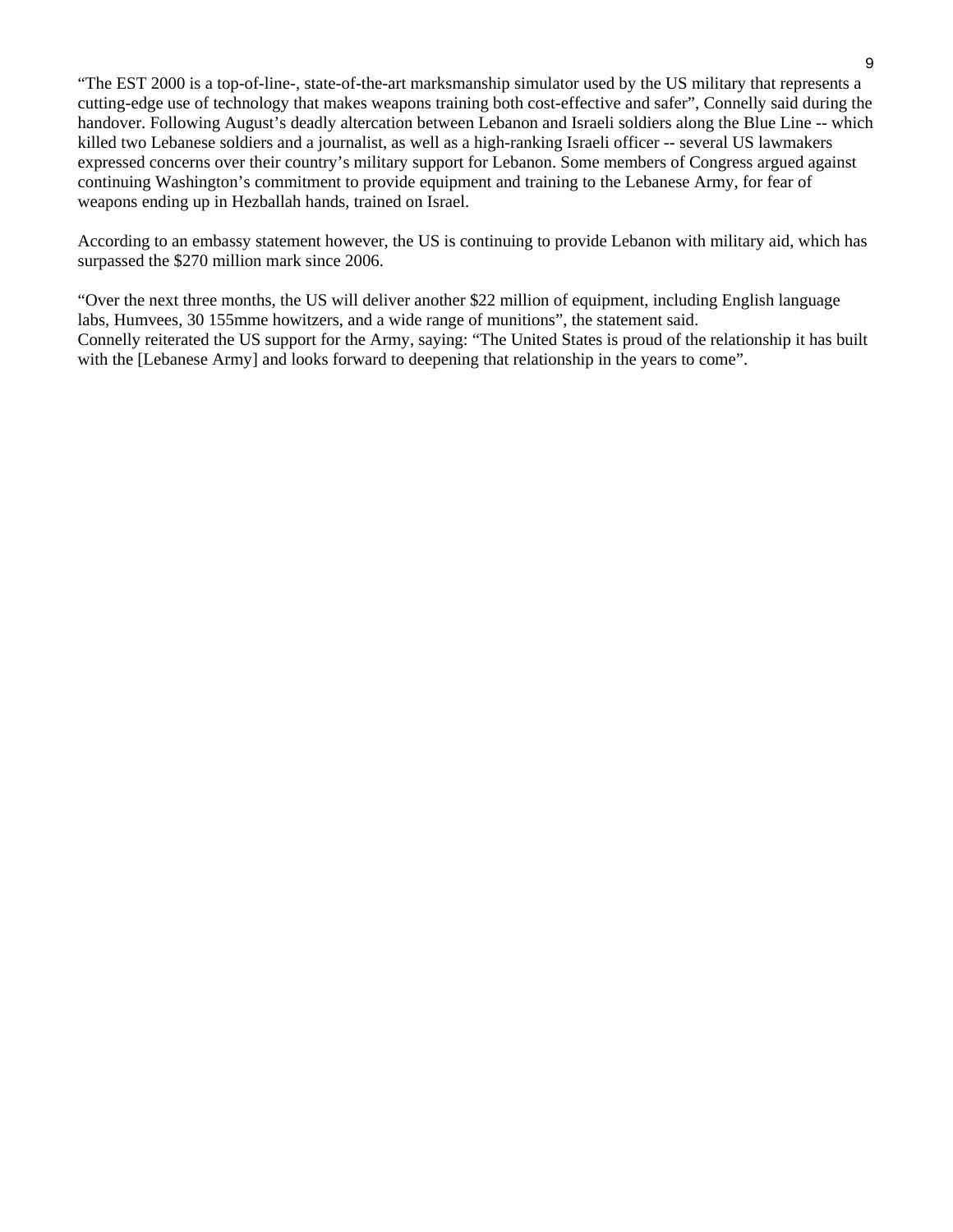## The New Times (Kigali) Friday, 15 October 2010

## **Rwanda: ICTR Appeals for Support**

## James Karuhanga

Kigali — The President of the International Criminal Tribunal for Rwanda (ICTR), Judge Dennis Byron, Friday told the UN General Assembly that despite good progress on the completion strategy, the ICTR's efforts are being hampered by lack of resources and the departure of some experienced staff.

He was delivering the ICTR's 15th annual report and giving an update on the progress in reaching the targets of its completion strategy.

"In all our efforts, we are facing one main stumbling block: the staffing situation. We continue to lose many of our best and most experienced staff members, often to other institutions in the same field where they can obtain longer-term contracts," the UN News Centre quotes Judge Byron as saying:

"I am convinced that what we have achieved so far gives you the confidence and trust to provide us with the necessary resources to complete our mandate expeditiously during this and the next biennium," Byron said.

He revealed that 167 staff members left the ICTR between July 2009 and June 2010.

Judge Dennis Byron also reported that delivery of judgment in all cases at trial level is expected before the end of 2011.

Meanwhile, hours before he addressed the General Assembly, three rights groups - African Rights, the Collectif des Parties Civiles pour le Rwanda (CPCR), and REDRESS, who have been working to encourage accountability for Genocide suspects globally, called on countries that continue to host known Genocide fugitives to support the work of the ICTR and to cooperate with it until all proceedings are closed and the remaining Genocide fugitives are brought to account.

They alleged that the major safe havens for alleged masterminds of the 1994 Genocide against the Tutsi include France, Belgium, The Netherlands, UK, Norway, Zambia, Malawi, Mozambique, DRC, USA and Canada.

High profile Genocide suspects in France include the widow of the former Rwandan president, Agathe Habyarimana, and the current FDLR Secretary General, Callixte Mbarushimana.

Now listed as a terrorist group, the FDLR comprises of remnants of those who masterminded the 1994 genocide and later fled to DRC.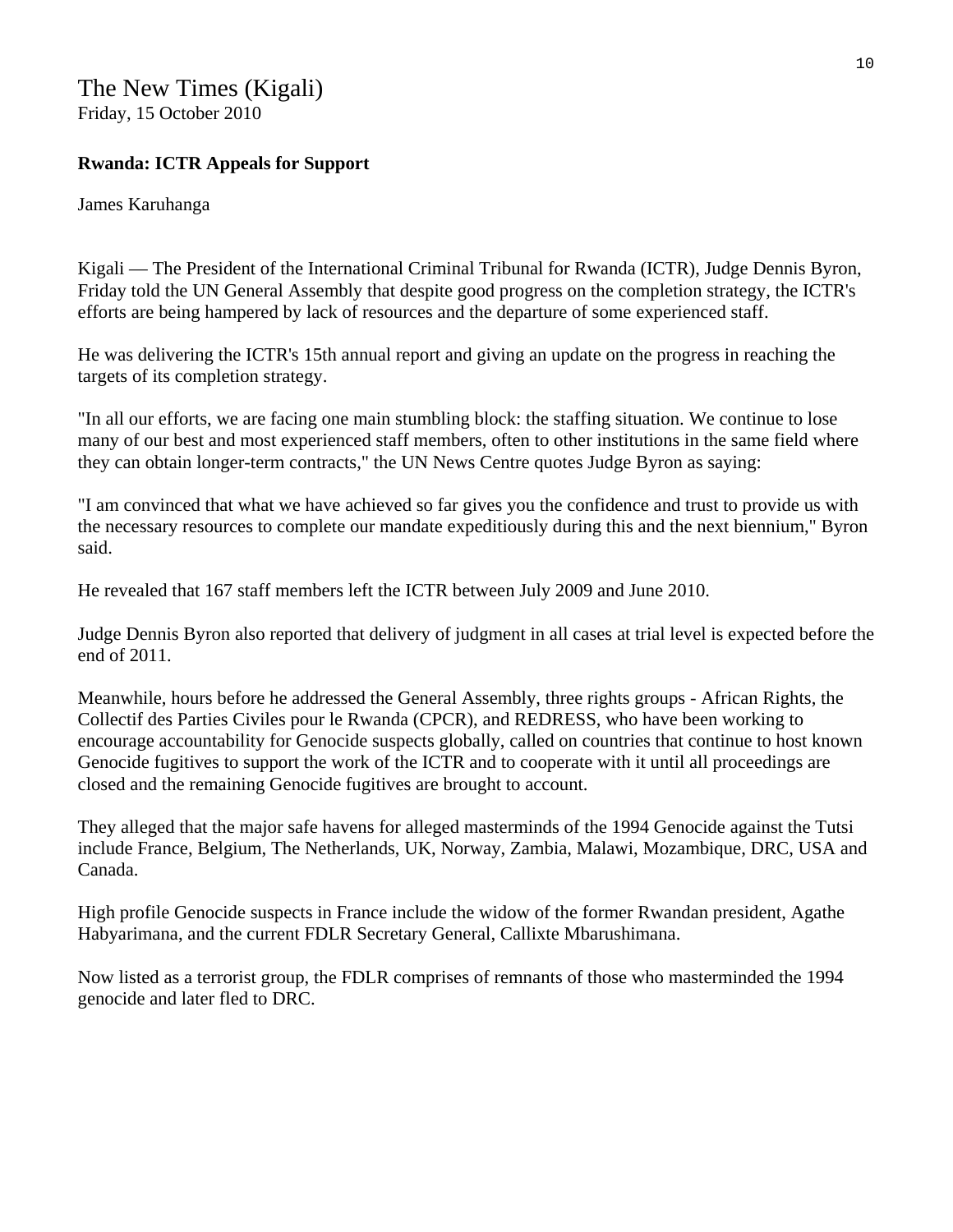News24 Friday, 15 October 2010

## **FDLR chief 'took part in genocide'**

Kigali - The arrest in France of a Rwandan Hutu rebel leader on suspicion of crimes committed in 2009 in the Democratic Republic of Congo should not mean his role in the 1994 Tutsi genocide is forgotten, survivors said on Wednesday.

Callixte Mbarushimana, executive secretary of the Democratic Forces for the Liberation of Rwanda (FDLR), was arrested on Monday in Paris on a warrant from the International Criminal Court in The Hague.

"His arrest in itself is good news, but it shouldn't mask his role in the genocide against the Tutsi in Rwanda in 1994," Theodore Simburudali, the head of Ibuka, the genocide survivors' association, told AFP.

Simburudali said Mbarushimana "distinguished himself in the massacre of Tutsis" at several roadblocks in the capital Kigali and "ordered the massacre" of several Tutsi colleagues who "worked with him at the UN development agency, UNDP".

"He used UNDP equipment to track down Tutsis," he charged.

Simburudali said Mbarushimana should first have been tried for genocide at the International Criminal Tribunal for Rwanda (ICTR) in Arusha in northern Tanzania.

Mbarushimana is not on the list of genocide suspects sought by the ICTR even if the tribunal has in the past investigated his alleged participation in the genocide.

Based in the east of the DRC, the FDLR, some of whom, took part in the Rwandan 1994 genocide, are considered a major source of insecurity in the region.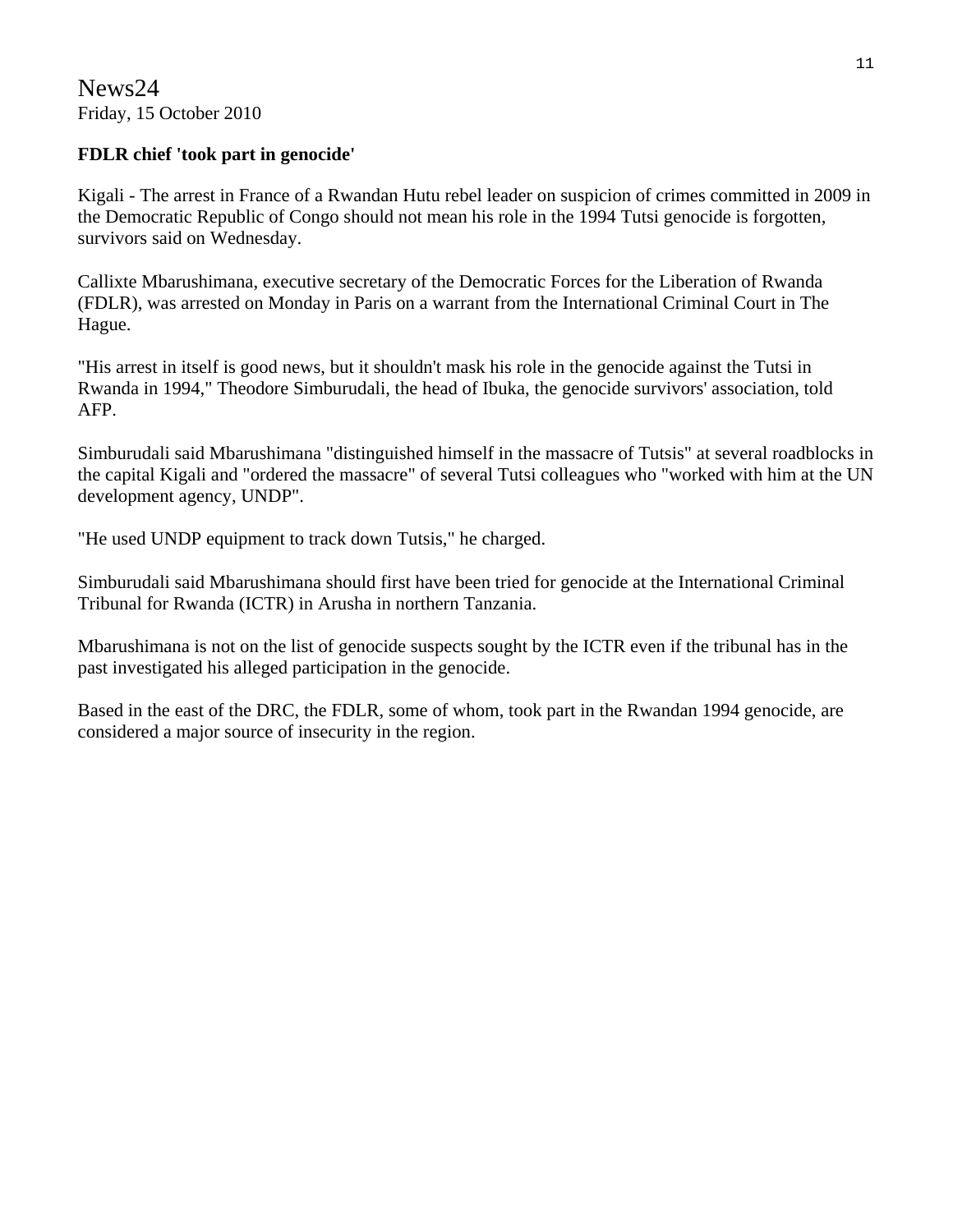## **Prosecution request for admission of Rwandan minister's statement fails**

The International Criminal Tribunal for Rwanda (ICTR) has refused to admit into evidence a sworn statement by former Rwandan Defence Minister, General Marcel Gatsinzi, sought to be produced by prosecution to boost its case against then military officer, Captain Idelphonse Nizeyimana.

Trial Chamber III said in its decision posted on the ICTR website and made available to Hirondelle News Agency Thursday that admission as evidence of the statement by General Gatsinzi, currently Minister for Natural Disaster and Refugee Affairs, without allowing oral interrogation to be conducted was highly prejudicial to the accused.

According to the Chamber, the prosecution had submitted that the affidavit was supported by testimonies that would be presented orally which would discuss the topics specified in the affidavit. However, it ruled, none of the other witnesses enumerated in the prosecution's list of witnesses are equivalent in rank or authority to General Gatsinzi.

"Given General Gatsinzi's rank, knowledge and nexus to the accused, there is also an overriding public interest in the evidence being presented. Further, the Chamber finds that the prosecutor has not submitted a satisfactory reason for the witness's inability to testify in person. Therefore, the Chamber denies admission of the statement," it ruled.

Last month, genocide-convict and former Director of Cabinet in the Defence Ministry, Colonel Théoneste Bagosora, asked the Appeals Chamber of the Tribunal to order and compel General Gatsinzi to testify in his appeal challenging life imprisonment sentence he is facing for genocide.

Bagosora, who was considered the mastermind of the 1994 genocide, sought the testimony of Gen. Gatsinzi, claiming that his conviction was based on speculative grounds that being the highest authority in Defence Ministry he exercised effective control over the army and gendarmerie between April 6 and 9, 1994.

He pointed out that as acting Chief of Staff of the armed forces, who was appointed on April 6 to 7, 1994 and arrival at the Rwandan Army Headquarters in the afternoon of April 7, Gatsinzi was well placed to testify on the functioning of the army and on the chain of command from April 6 to 9, 1994.

Capt. Nizeyimana, who was second in command in charge of intelligence and military operations of Noncommissioned Officers School (ESO) in the southern town of Butare is charged with six charges including genocide and extermination, murder and rape as a crimes against humanity, among others.

He pleaded not guilty to the charges in his third initial appearance before the Tribunal on October 7. Nizeyimana was arrested in Kampala (Uganda) on October 5, 2009 and transferred to the UN Detention facility in Arusha (Tanzania) the following day.

## FK/ER/GF

© Hirondelle News Agency